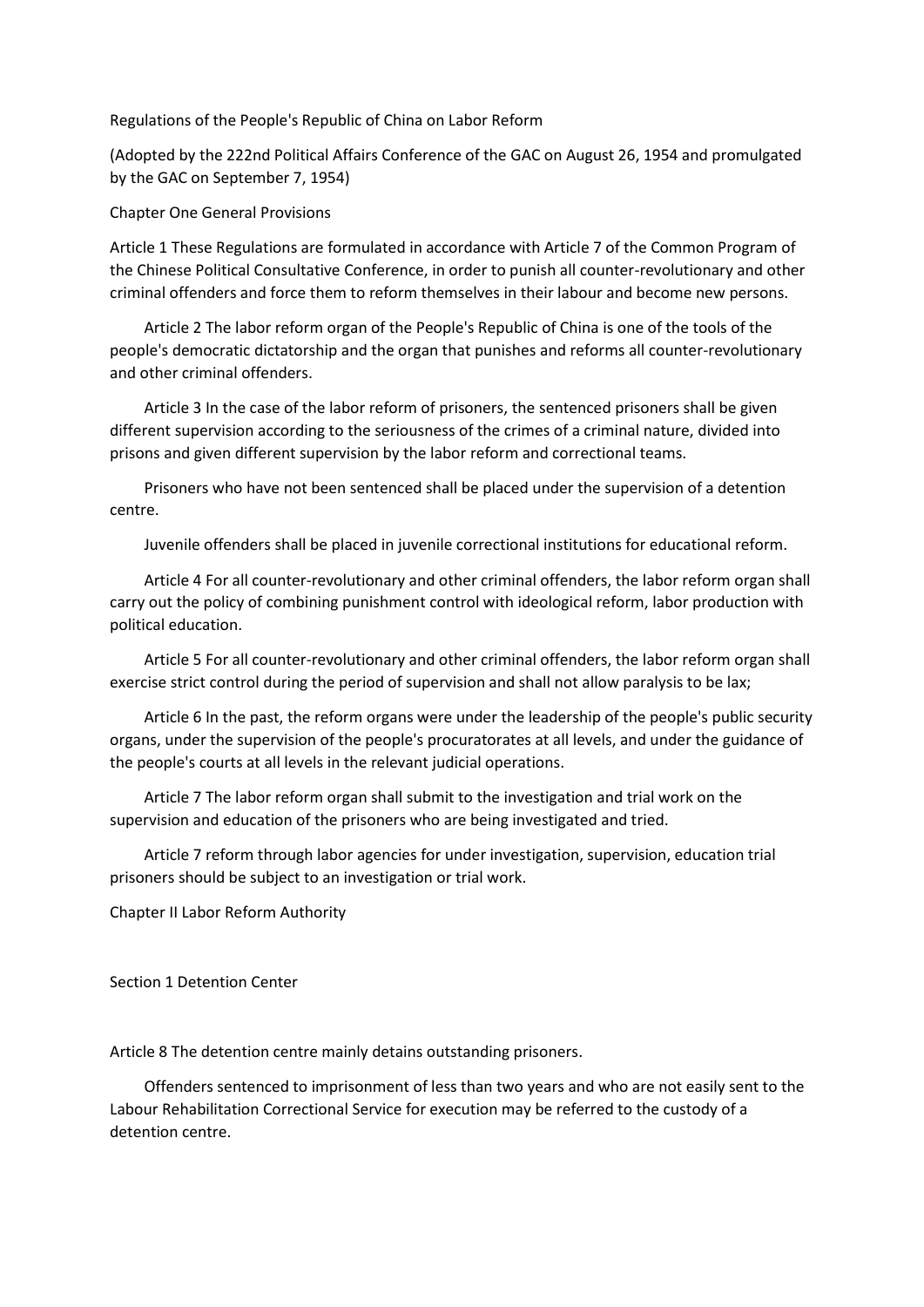Article 9 A detention center shall be responsible for understanding the situation of outstanding offenders, and for outstanding offenders of a serious nature, they shall be held in solitary confinement, and the outstanding offenders in the same case or whose case is related to the case shall be segregated in order to cooperate with the investigation and the judicial organs in the prompt conclusion of the case. Under the conditions of not hindering investigation and trial, outstanding criminals shall be organized to carry out appropriate work.

 Convicted persons under the supervision of detention centres shall be held separately from the outstanding prisoners and forced to work productively and to be given political education.

 Article 10 If a convicted person in custody in a detention center has been sentenced to control or sentenced to hard labour and exempted from imprisonment, he shall, in accordance with the judgment determined by the people's court, be returned to his place of origin or the original work department, which shall be executed by the local people's government or the original work department.

 Article 11 The central, provincial, municipal, special district and county units of the guards shall be under the jurisdiction of the people's public security organs at all levels.

Unit detention centres at the same location may be combined, as appropriate.

 Public security bureaus in municipalities directly under the Central Government and in the municipal districts where provincial capitals are located may also set up detention centers when it is necessary.

 Article 12 One director and one or two deputy directors of a detention centre shall have an officer and a number of guards.

#### Section II Prisons

Article 13 Prisons shall mainly supervise anti-revolutionary prisoners and other important criminals who have been sentenced to suspended execution and life imprisonment who are not fit to work outside prison.

 Article 14 Prisons shall exercise strict control and vigilance over prisoners, may be held incommunicado, when necessary, under the principle of strict control, and shall carry out forced labour and education in different circumstances.

 Article 15 Provinces and municipalities shall set up prisons in accordance with actual needs and shall be under the jurisdiction of the public security organs of the people of the provinces and municipalities.

 Article 16 A prison shall have one director and one or two deputy prison directors, under the institutions of discipline, production, general services, etc.

## Section III Labor Reform Correctional Team

Article 17 The Labour Reform and Correctional Services Team shall supervise the anti-revolutionary and other criminal offenders who have been sentenced to be suitable for work outside prison.

 Article 18 The labor reform and correctional teams shall organize prisoners to engage in the production of agriculture, industry, construction projects and so on in a planned manner, and shall conduct political education in conjunction with labor production.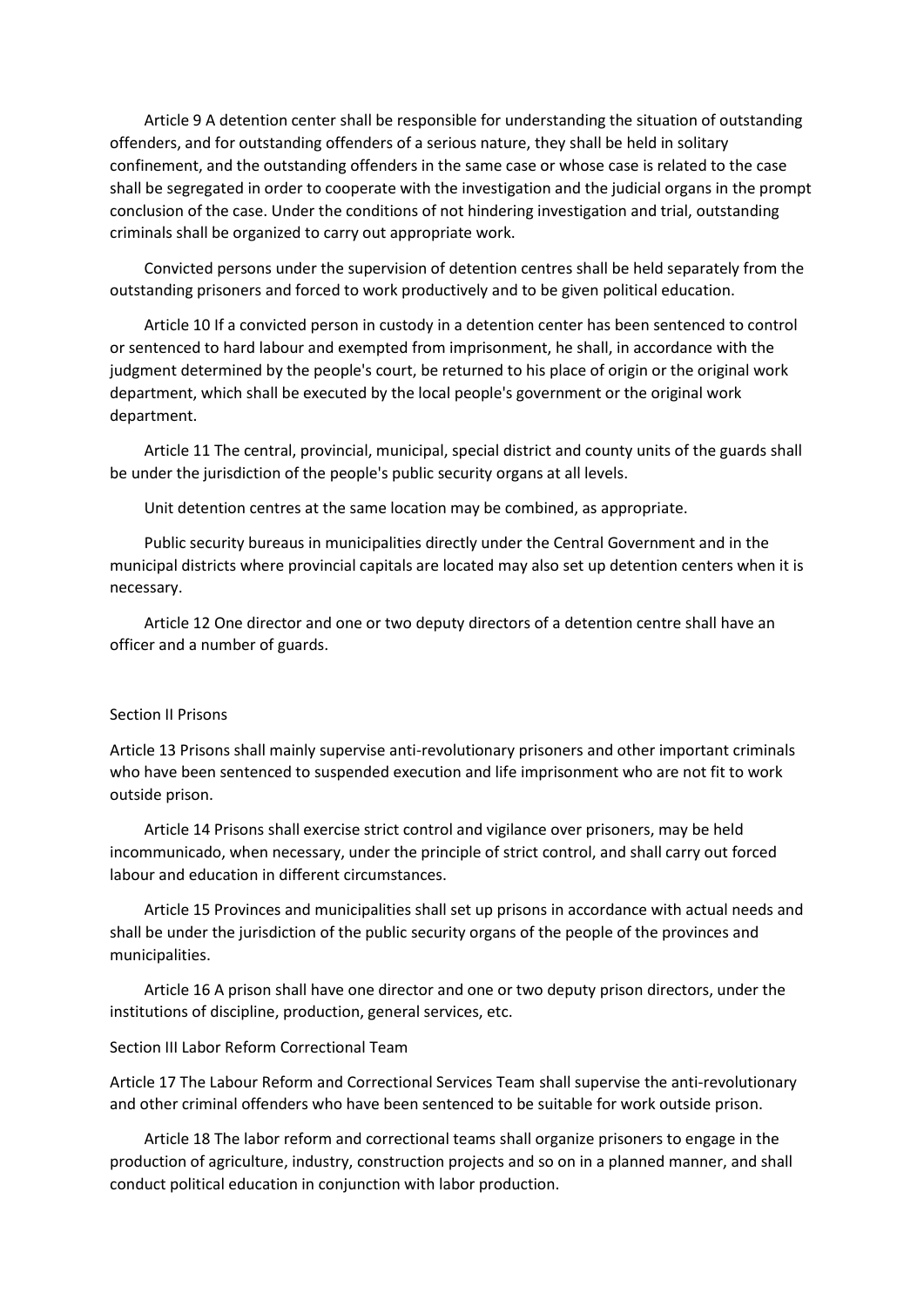Article 19 Provinces and municipalities shall, in accordance with actual needs, set up labor reform and correctional teams, which shall be under the jurisdiction of the provincial and municipal people's public security organs.

 Article 20 The labour reform and correctional teams may set up small teams, squadrons, brigades, detachments and brigades according to the number of prisoners and the production needs.

 The team has a captain and a number of vice-captains, who can set up work institutions according to the actual needs of discipline and production work.

### Section IV Juvenile Correctional Institution

Article 21 Juvenile correctional institutions for juvenile offenders over the age of 13 and under the age of 18.

 Article 22 Juvenile correctional institutions shall focus on political education, new moral education and basic cultural and productive technical education for juvenile offenders, and, while taking care of their physical development, enable them to engage in minor labour.

 Article 23 Juvenile correctional institutions shall be set up as required by the provinces and municipalities and shall be under the jurisdiction of the public security organs of the people of the provinces and municipalities.

 Article 24 A juvenile correctional institution shall have one director and one or two deputy directors, and may be staffed with a number of correctional officers according to the needs of the work.

### Chapter III Labor Reform and Education Reform

Article 25 Labour reform must be combined with political and ideological education so that forced labour is gradually approaching voluntary labour, so as to achieve the goal of rehabilitation of prisoners as new persons.

 Article 26 Prisoners shall, on a regular and systematic basis, adopt collective classes, individual talks, designated study documents and organize discussions to carry out law-abiding education, political and current affairs education, labour production education and cultural education in order to expose the nature of crime, eliminate criminal ideas and establish new moral concepts.

 Prisoners can be organized to carry out appropriate sports and cultural recreational activities, and to organize them to conduct a review of their lives, work and studies.

 Article 27 Prisoners shall pay attention to the cultivation of their productive skills and working habits. For skilled prisoners, care should be taken to make full use of their skills in labour rehabilitation.

 Article 28 Production competitions may be held among prisoners in order to improve production efficiency and promote the motivation of prisoners for labour rehabilitation.

 Article 29 In order to examine the rehabilitation of prisoners, a system of prisoner file cards shall be established, and a special management shall be set up to keep prisoners in compliance with discipline, and the performance of labor and study shall be recorded and regularly assessed.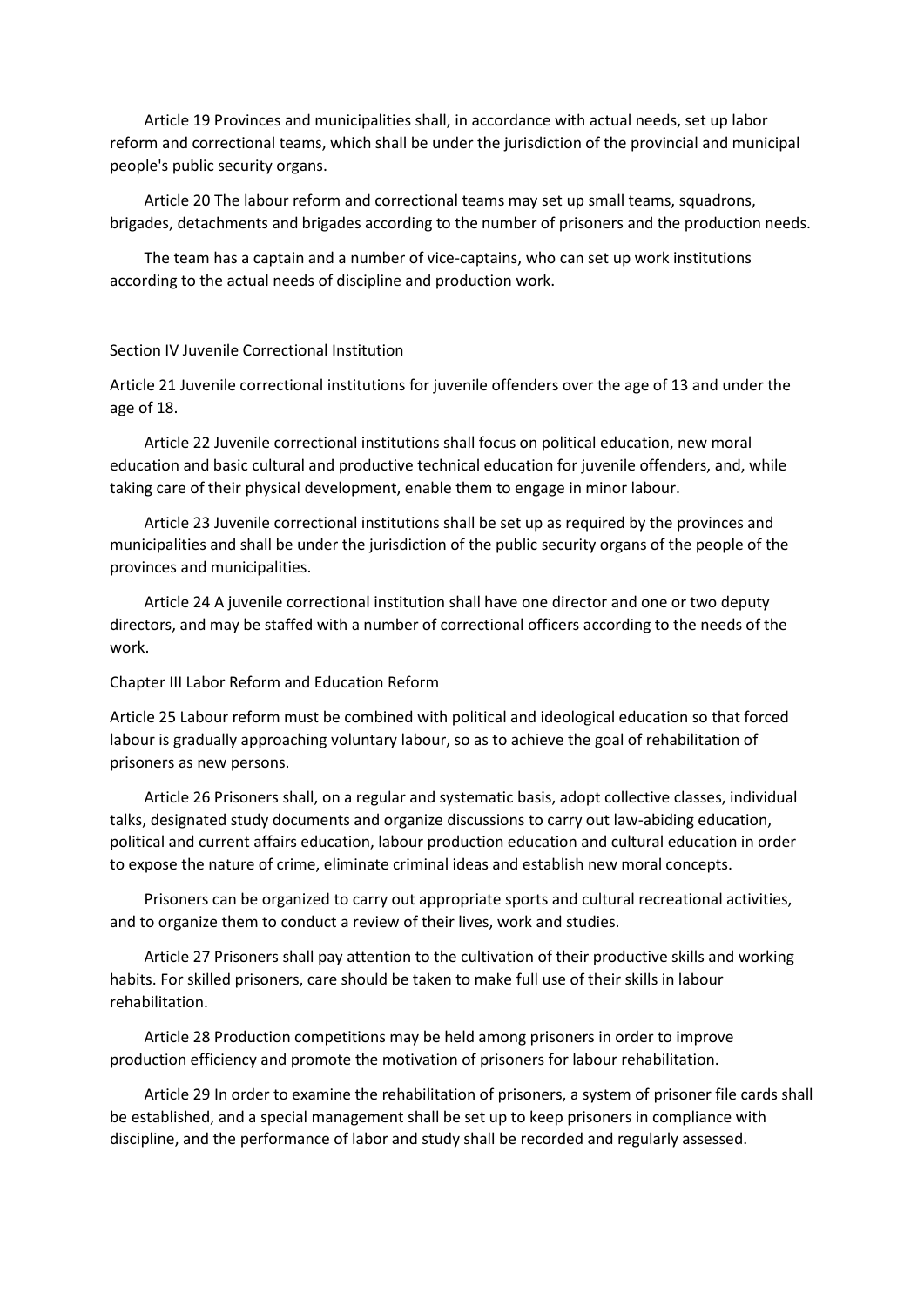# Chapter Four Labor Reform Production

Article 30 Labor reform and production shall serve the national economic construction and shall be included in the general plan of state production and construction.

 Article 31 Labor reform and production shall be under the unified leadership of the financial and economic committees of the people's governments at all levels concerned, and shall receive specific guidance from the relevant departments of agriculture, forestry, industry, finance, transportation, water conservancy and commerce respectively.

 Article 32 The central government and provinces and municipalities shall set up a labor reform production management committee to lead and supervise the implementation of the labor reform production plan. The Committee is composed of the heads of the financial and economic committees at all levels, the relevant financial and economic departments and the departments of public security and justice.

 Article 33 The development direction of labor transformation and production is: centralized operation by provinces and municipalities, vigorously promoting agricultural production;

 The main organizations at the county (city) level are the institutions of detention centers, and can be produced outside the special, county (city) areas.

 Article 34 In organizing the production of prisoners, the necessary safety equipment and systems shall be established in accordance with the principle of safe production, and if a prisoner is disabled or killed as a result of a disaster caused by production or elimination, he or her family members shall be given due care in other circumstances.

 Article 35 The Ministry of Public Security of the Central People's Government may, in accordance with the number of prisoners in each region, the production situation and the needs of state construction, draw up a plan for the transfer of prisoners' labor force and, after submitting it to the Council of State for approval, make a unified transfer;

### Chapter V Manages the Prisoner System

### Section 1 Take in custody

Article 36 An inmate shall be taken into custody without the above-mentioned documents on the basis of a judgment, an execution letter or a ticket. If it is found that the records and facts of the above-mentioned documents do not match or are incomplete, they shall be explained or supplemented by the original escort authority.

 Article 37 A prisoner shall be subjected to a health check and shall not be taken into custody in any of the following circumstances, except for a major counter-revolutionary prisoner and other prisoners who have committed a major crime:

- (1) having a mental illness or suffering from acute or malignant infectious diseases;
- (2) There may be life-threatening illness in custody;
- (3) If the delivery is not more than six months old or pregnant.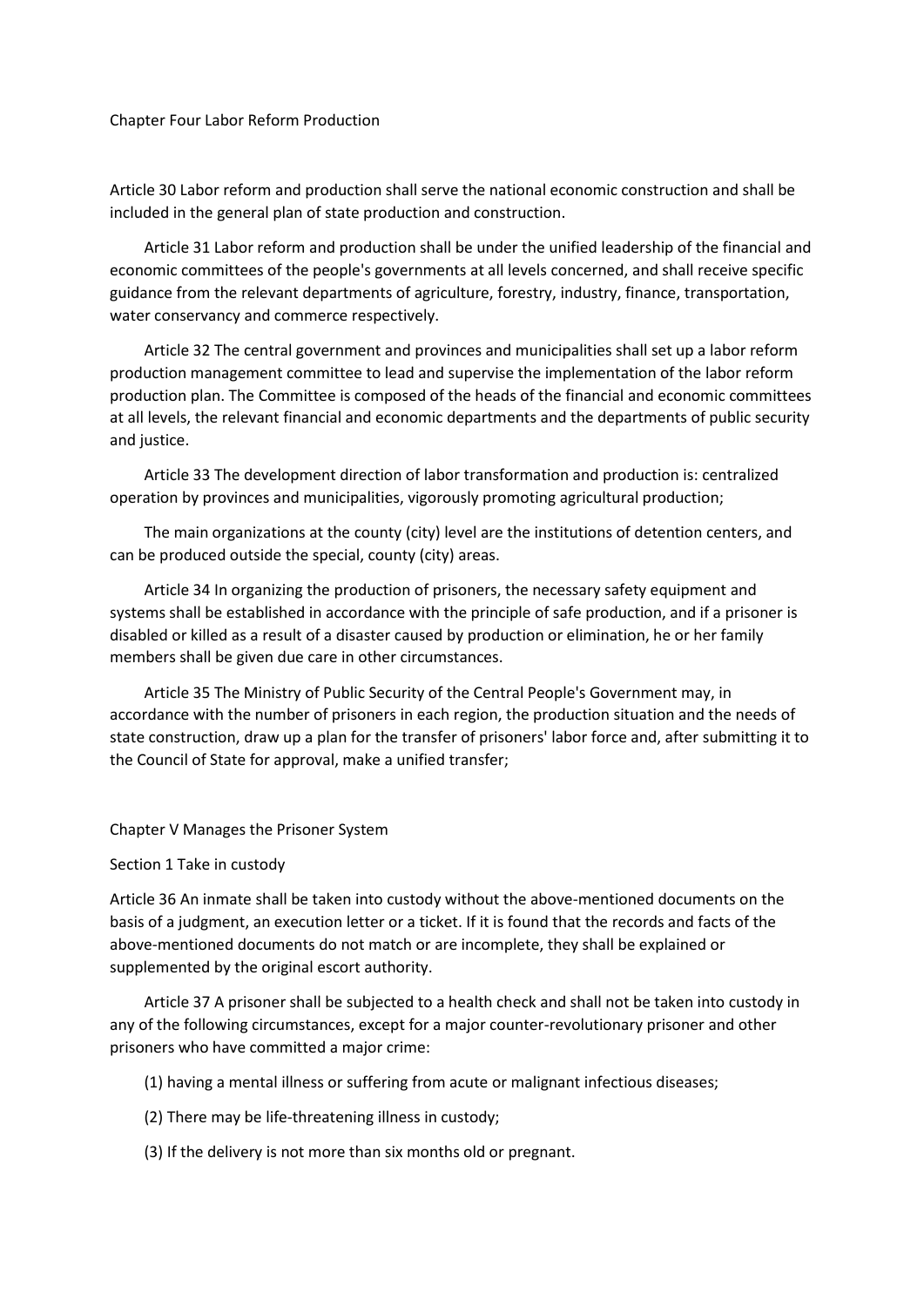The prisoner who is not allowed to be admitted in the preceding item shall be sent to the hospital at the discretion of the original escorting organ, or handed over to a guardian or placed in another appropriate place.

 Article 38 Prisoners shall, in accordance with the actual situation, be supervised separately by mixed, single, female and sick prisoners.

Female offenders are supervised by female guards.

 Article 39 A female offender shall not bring a young child into prison, and she shall be brought up by the civil affairs department of the local state administrative organ on behalf of the residents or the orphanage or nursery, and the financial requirements shall be spent under social assistance expenses.

 Article 40 When a prisoner is taken into custody, strict examination shall be carried out. Contraband shall be sent to the people's court for confiscation. Non-daily items shall be kept in safekeeping and shall be issued with receipts, which shall be returned upon release, but may be allowed to be used by me when they are for legitimate purposes. If reference materials for investigation and trial are found, they shall be sent to the competent investigation and sentencing organ.

Female offenders are examined by female guards.

 Article 41 The names, sex, age, national origin, place of origin, origin, occupation, educational level, specialty, crime, sentence, health condition, family situation, and the people's court that determines the sentence shall be recorded in the prisoner's identity book on a case-by-case basis and, if necessary, attached to the photograph.

 Article 42 When an outstanding offender is taken into custody beyond the legal time limit and the investigation and trial have not been concluded, the detention center shall promptly notify the escorting organ to deal with it promptly.

 Article 43 When a labor reform organ discovers conclusive material sufficient to change the case in the course of supervision, it shall immediately send the original judicial organ or the local people's court as the basis for a retrial.

# Section II Vigilance

Article 44 Armed vigilance of prisoners shall be unified by the People's Public Security Force, and the labor reform organ shall exercise operational leadership over the armed forces carrying out the task of vigilance.

 Article 45 On the periphery of a prison room, on the periphery of a prisoner's place of rest and on the way to reconciliation, a close guard shall be exercised, and no one shall be allowed to carry weapons except the guard troops and correctional personnel, who enter the prison and the place where the prisoners work.

 Article 46 When an inmate may have escape, commit an act of violence or other dangerous sexual acts, he may use a restraint upon special instructions from the investigating organ or with the approval of the head of the labour reform organ. However, when the above situation is eliminated, it should be lifted immediately.

 Article 47 In one of the following cases, a labour reform organ or a guard force may use a weapon when other means cannot be exhausted: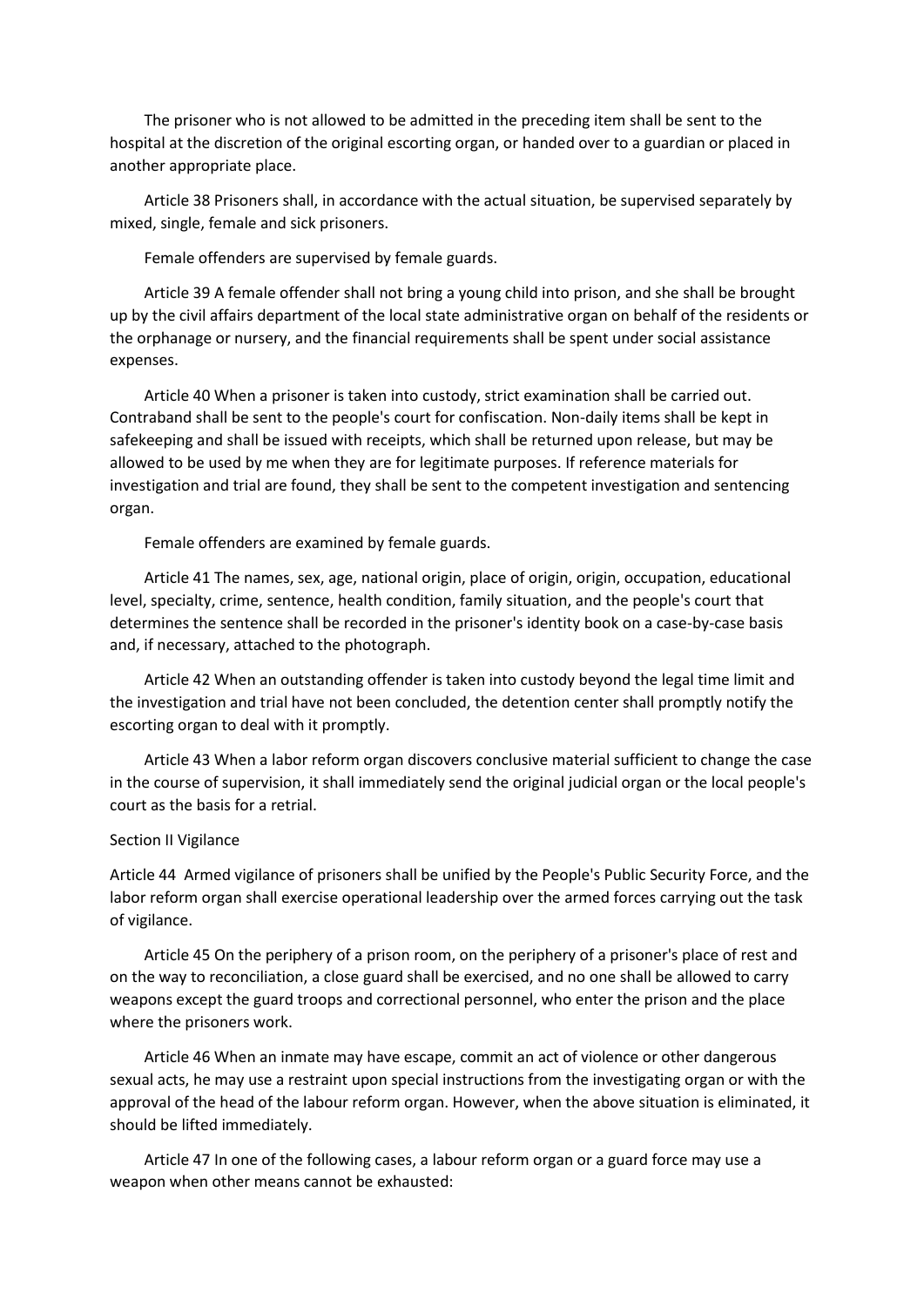(1) Prisoners gather in public to riot;

(2) The prisoner escapes without hearing to stop or resist arrest;

 (3) The prisoner is in possession of a murder weapon or dangerous object and is committing an act of murder or destruction without listening to stop or disobey;

(4) Robbing prisoners or helping them escape without hearing or stopping them;

(v) The prisoner snatched the guard's weapon.

 With regard to each use of weapons, it shall be reported in detail to the competent people's public security organs and the people's procuratorial organs for examination.

 The labor reform organs and the guard forces shall be held criminally responsible if they misuse the use of weapons and commit criminal acts.

 Article 48 In the event of a natural disaster or accident, the labor reform organ and the guard force shall make efforts to rescue the prisoners and strengthen the vigilance.

 Article 49 The labor reform organ shall conduct daily inspections of prisoners and prisons, and shall conduct a major inspection once a week or every half month.

### Section III Life

Article 50 The standards of food and clothing for prisoners shall be enforced in accordance with uniform provisions, and withholding or misappropriation shall be strictly prohibited.

 The management of prisoners' meals shall be within the standard of supply, and efforts shall be made to improve the adjustment, and the living habits of prisoners of ethnic minorities shall be taken care of.

 Article 51 In order to provide prisoners with side food and daily necessities, supply stations may be set up in labour rehabilitation facilities according to actual needs.

 Article 52 The actual working hours of prisoners shall generally be nine to ten hours, seasonal production shall not exceed twelve hours, and sleep time shall generally be eight hours. Study time can be specified on a case-by-case basis, but on average not less than one hour per day. The sleep and study time of juvenile offenders should be extended appropriately! Prisoners who take part in labour have one to two hours of outdoor activities per day.

 The rest days of prisoners are generally set at once every half-month and once a week for juvenile offenders.

 Article 53 The labor reform organ shall set up medical clinics, hospitals and other medical institutions in accordance with the size of the unit, and shall have the necessary medical equipment;

 Prisoners must always pay attention to bathing, haircuts, laundry, disinfection, epidemic prevention and other hygiene matters.

 Article 54 If an offender dies, he shall make a medical examination, go through the inspection of the local people's court, and notify the family members of the prisoner and the institutions in custody.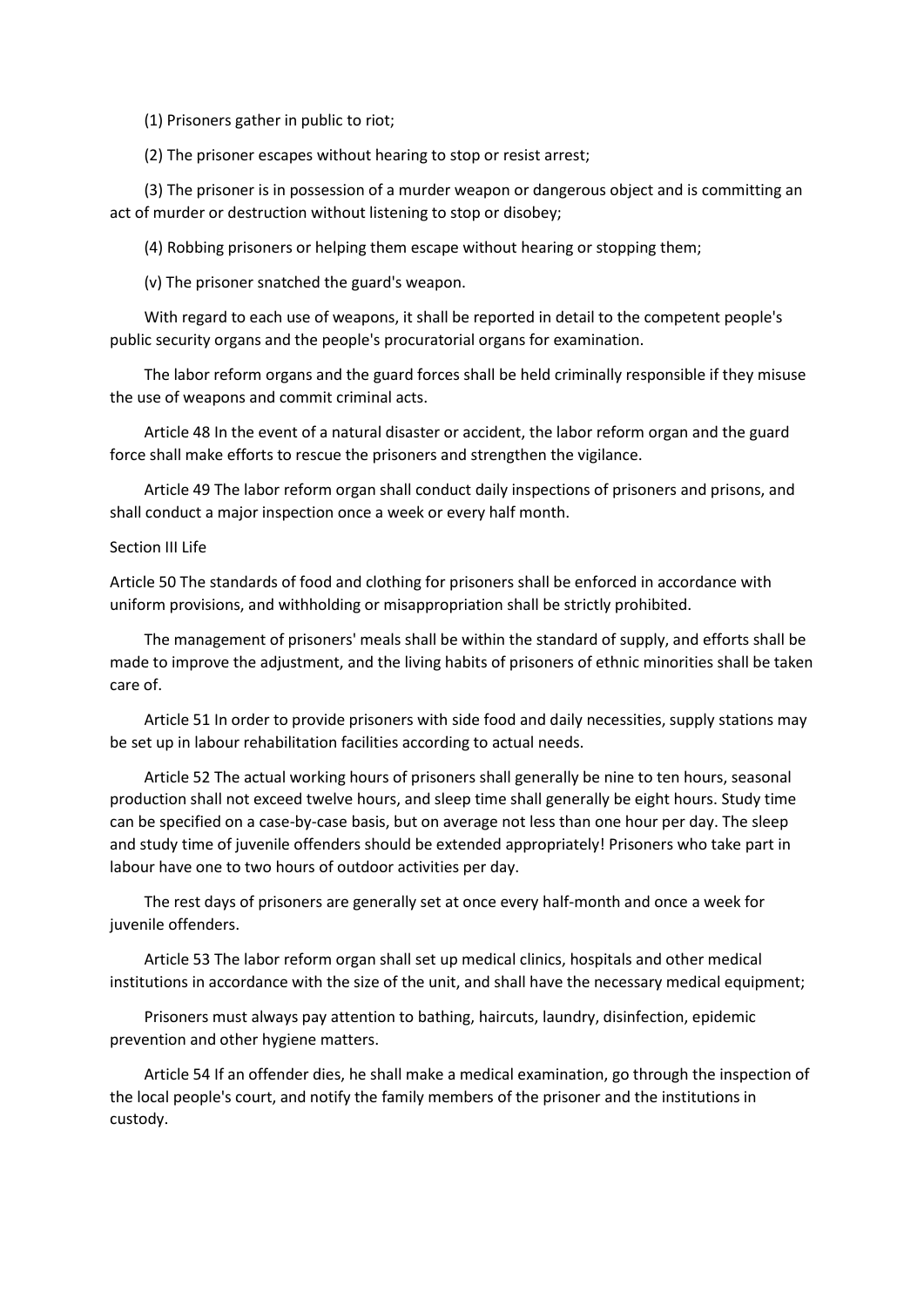Article 55 The expenses of medical and health care, education, sports and cultural and recreational tools for prisoners shall be supplied by the labour reform organs in accordance with the prescribed standards and actual needs.

# Section IV Interviews and Newsletters

Article 56 Prisoners may not meet their families more than twice a month, not more than 30 minutes at a time; in exceptional circumstances, with the approval of the head of the labor reform organ, they may be appropriately extended. It is forbidden to use cryptic or foreign Chinese conversation during an interview. When foreign prisoners receive their families, they should be accompanied by translators.

 The family members of the outstanding offenders shall be approved by the original escort organ or the judicial organ.

 Article 57 Daily necessities or RMB given to prisoners by the families of prisoners shall be subject to detailed examination by the labor reform organ, and all non-essential items shall be prohibited from being sent into the prison;

 Article 58 When a prisoner sends a letter, he shall go through the inspection by the labor reform organ. If a pending criminal sends a letter of letter, he or she shall be examined by the original escort organ or judicial organ, or entrusted to the labor reform organ for examination. If any collusion is found or obstruction of the educational rehabilitation of the prisoner, it shall be detained.

 Article 59 Prisoners may be restricted or stopped in case of special circumstances when they receive their families, accept items sent by their families and send letters.

### Section 5 Release of Guarantee

Article 60 When an inmate has one of the following circumstances, he may be allowed to take bail out of prison for execution, but he must go through the examination and approval of the competent people's public security organ in advance and notify the people's public security organ where the prisoner is located to supervise it. Prisoners are included in their sentences while outside prison.

 (1) If the serious illness requires medical treatment outside the home, except for the most seriously guilty prisoners.

 (2) If he is over 55 years of age or physically disabled and has a sentence of not more than five years, he has lost the possibility of social harm. The provisions of the preceding paragraph (i) also apply to outstanding offenders, but must be submitted to the escort authority for approval in advance and the people's public security organ of the place of residence shall be notified to supervise them.

### Section 6 Release

Article 61 The release of a prisoner shall be based on the following circumstances:

- (1) The sentence is full;
- (2) The notice of the reconnaissance and judicial organ shall be released;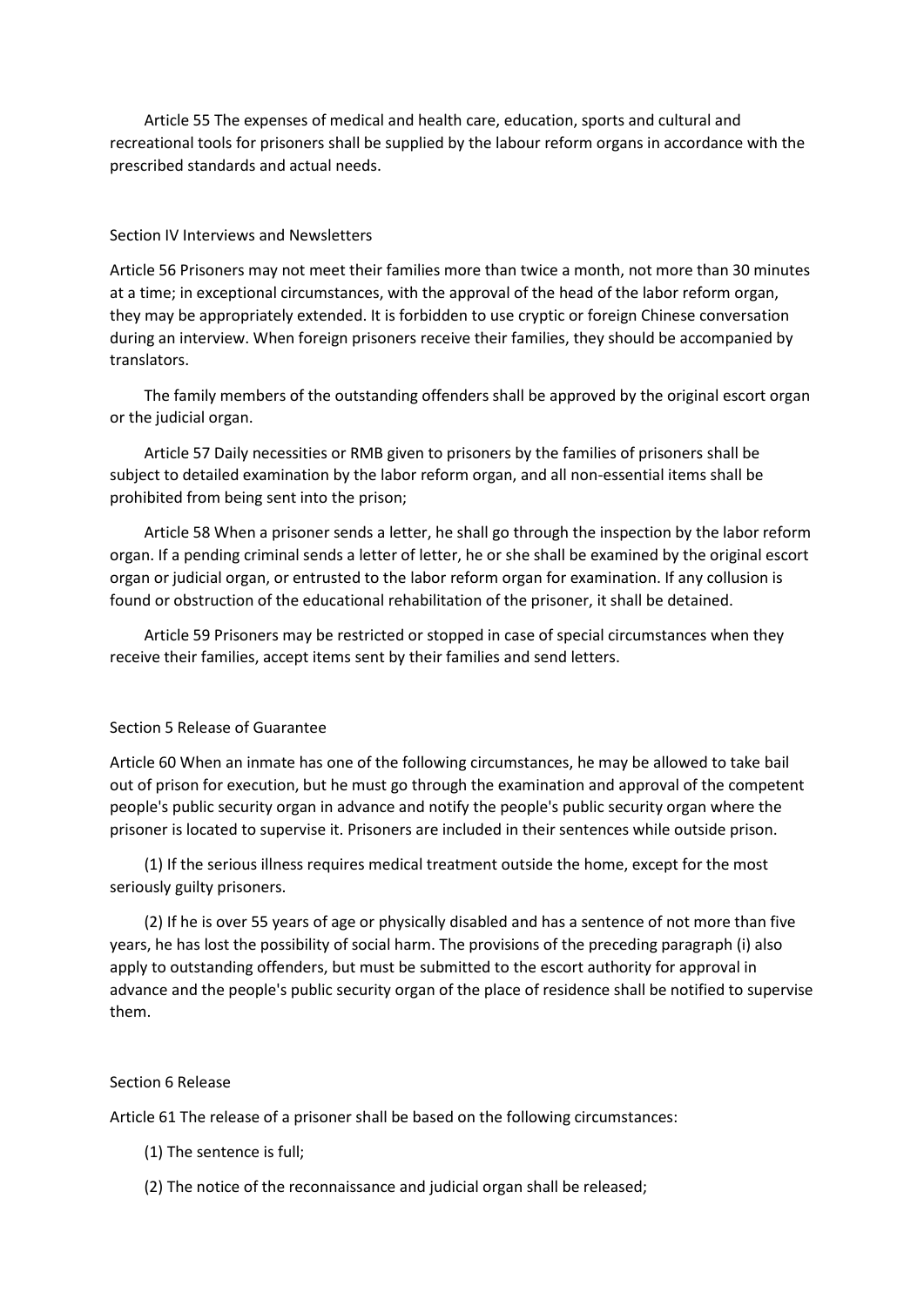# (3) Parole.

 The prisoners who should be released shall be issued with a Certificate of Release by the Labour Reform Authority and released on schedule. Identification should be made prior to release and conclusions recorded in the Certificate of Release.

 The travel expenses for the return of the released prisoner shall be paid by the labour reform organ, and if he is seriously ill, his family shall be informed in advance to pick him up.

 Article 62 Where a prisoner voluntarily remains in employment at the end of his sentence, or is homeless and unemployed, or may be placed in a sparsely populated area, the labour reform organ shall organize them to work and work for employment, and its methods shall be separately stipulated.

### Chapter 6 Supervisory and Regulatory Commission

Article 63 Where there are labor reform and correctional teams in remote areas, far from provincial capitals and with a total number of prisoners of more than 3,000, a supervision and administration committee shall be set up.

 Article 64 The task of the Supervisory and Administrative Commission is to supervise, inspect and guide the implementation of the labor, educational work, management methods and reward and punishment system for prisoners by the Labour Reform and Correctional Services Team.

 Article 65 The Supervisory and Regulatory Commission shall have five to seven members, and shall be composed of one or two representatives of the provincial people's public security organs and the people's courts, as the heads of the labour reform and correctional teams.

 Article 66 The Supervisory and Administrative Commission shall report and request the work to the provincial people's public security organs, the people's court and the people's procuratorate on a regular basis.

### Chapter 7 Rewards and Punishments

Article 67 Prisoners shall be subject to a system of rewards and punishments for atonement and reward and punishment.

 Article 68 An inmate may, in one of the following circumstances, be rewarded with praise, material reward, credit, commutation of sentence or parole, depending on his performance.

(1) Always abide by discipline, study hard, and show remorse for the crimes committed;

 (2) Advising other prisoners of wrongdoing or reporting the activities of anti-revolutionary organizations and activities in prison or outside the prison, which shall be found to be true;

(3) Active labor, able to complete or exceed the production tasks;

(4) Saving raw materials and caring for public property with special achievements;

 (5) to study technology, to invent and create or to teach oneself technology to others to have special performance;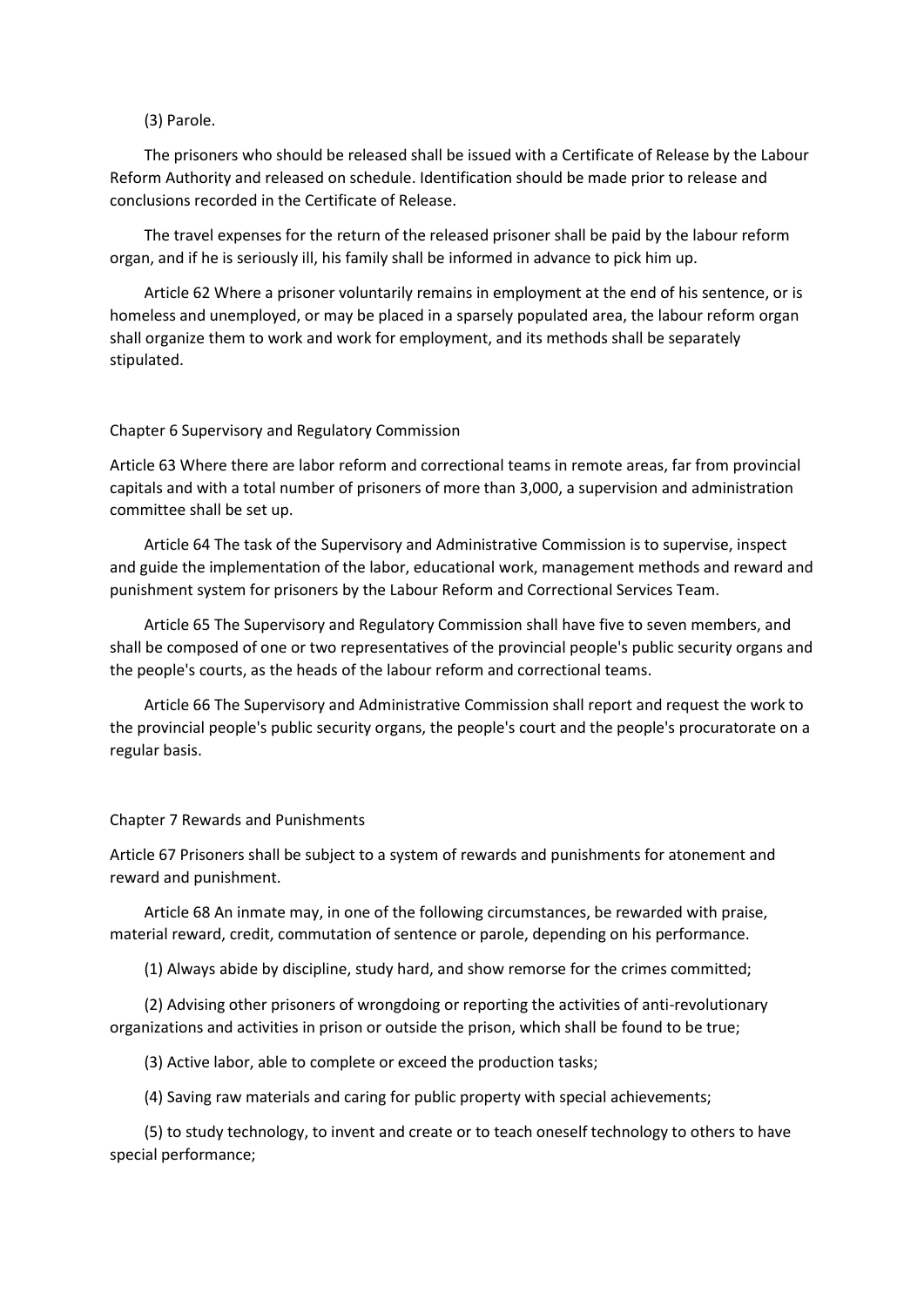(6) eliminating disasters or major accidents to avoid losses;

(7) There are other acts in favour of the people of the country.

 Article 69 An inmate may, depending on the circumstances, be punished with a warning, a note or a confinement, if he has one of the circumstances:

(1) Acts that prevent the rehabilitation of other prisoners;

(2) Not loving or damaging the means of production;

(3) Lazy and idle in labor;

(4) Any other violation of the administrative rules.

 Article 70 For the rewards and punishments stipulated in Articles 68 and 69, they shall be declared for implementation after examination and approval by the person in charge of the labor reform organ. However, the commutation of sentence or parole must be reported to the competent people's public security organ for examination and approval, and sent to the local provincial and municipal people's courts for approval, announced the implementation.

 Article 71 If an inmate commits one of the following crimes in supervision, he shall, in accordance with the seriousness of the circumstances, report to the local people's court for sentencing according to law:

 (1) carrying out a riot or committing an act of murder or instigating another person to commit an act of murder;

(2) to escape or organize escape;

(3) destroying construction projects or important public property;

(4) Publicly resisting labor and repeatedly teaching without change;

(5) Any other serious illegal act.

 Article 72 When an important counter-revolutionary criminal and a habitual thief or a habitual thief, etc., do not actively work during the period of labor reform, repeatedly violate the rules of supervision, and it turns out that there is no reform, and there is a possibility of continuing to endanger public security after release, the labor reform organ may, before the expiration of the sentence, submit an opinion to the competent people's public security organ for examination and approval, and continue the labor reform after being sentenced by the people's court in accordance with the law.

 Article 73 After a prisoner has been punished, he has indeed shown a remarkable expression of repentance, and his punishment may be reduced or revoked according to the degree of repentance he has shown.

### Chapter 8 Funding

Article 74 The source of funds for labor reform organs:

(1) Allocations within the State budget;

(2) Production income of labor reform organs.